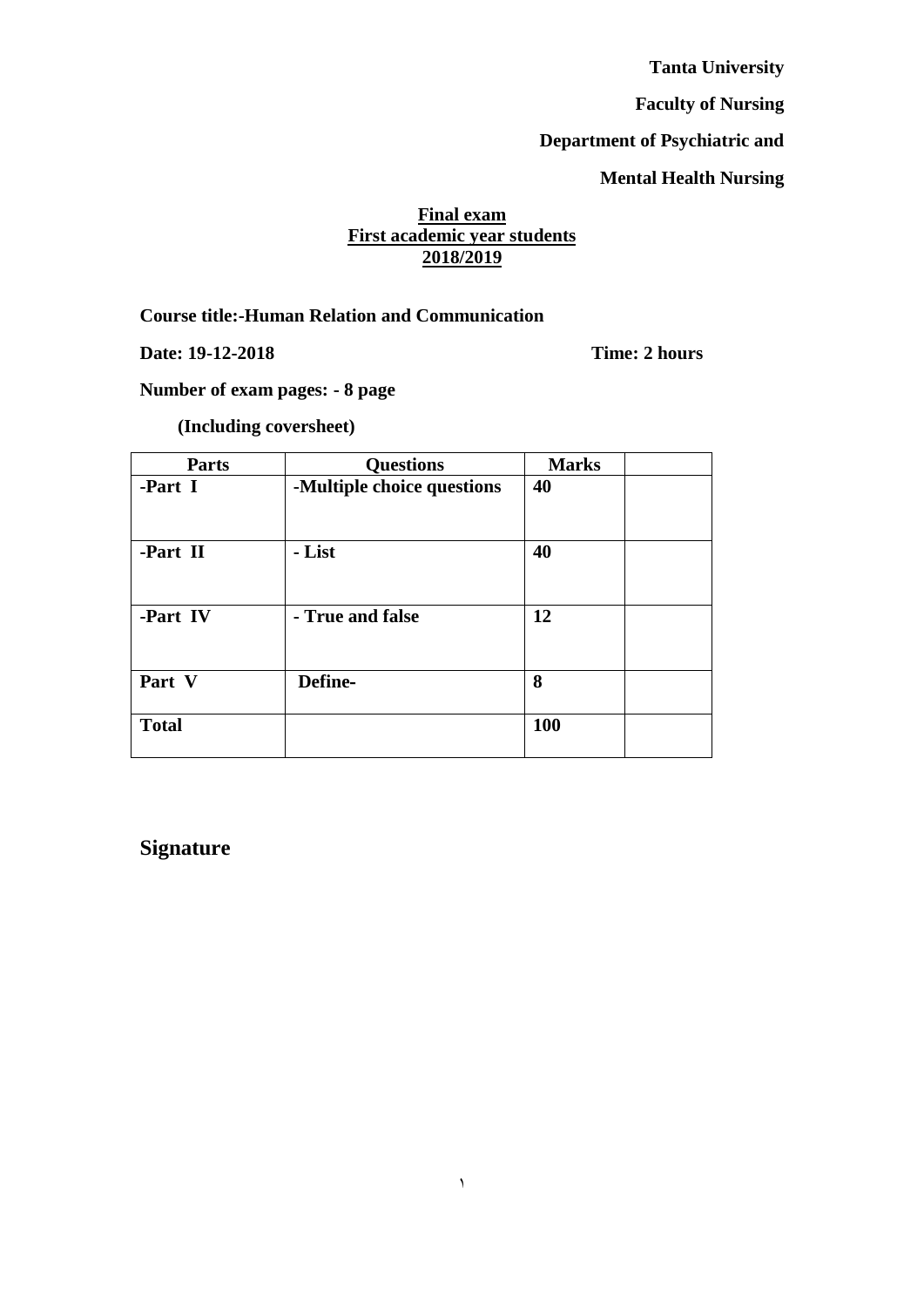#### **Please answer all of the following questions;**

#### **Part I:- Multiple choice questions;- ( 40Marks)**

#### **Read the following statements and encircle the correct answer. There is only one best answer;**

#### **1-assertiveness is:**

- a- say negative feeling and violating rights of people
- b- Express your rights without violating rights of others
- c- Only work in appositive direction
- d- All of above.

#### **2- Empathy is:**

- e- involvement of other person emotion
- f- understanding another emotion without helping him
- g- understanding another person feelings and helping him
- h- don't identifying another person emotion

#### 3**- - The person's personal judgment of his own worth based on how well his behavior conforms to his self-ideal.**

A-self esteem B-awareness of self c- Self concept D-self-disclosure

#### 4-**-What is the Johari Window?**

 a-It is a simple yet powerful model to support the information on managing stress and crisis.

b-It is a tool for self-understanding that illustrates the ways of relating to others.

 c-It is a four dimensional questionnaire designed to measure emotional preferences in people

 d-It is a management tool based on four behavioral dimensions and explains leadership styles

#### 5-**-What does the responses in Johari Window panes deal with?**

a-Issues of clinical nature in organizations

b-The alter ego states that people are made up of

c-People's understanding of themselves

d-The ulterior, crossed and parallel transactions between people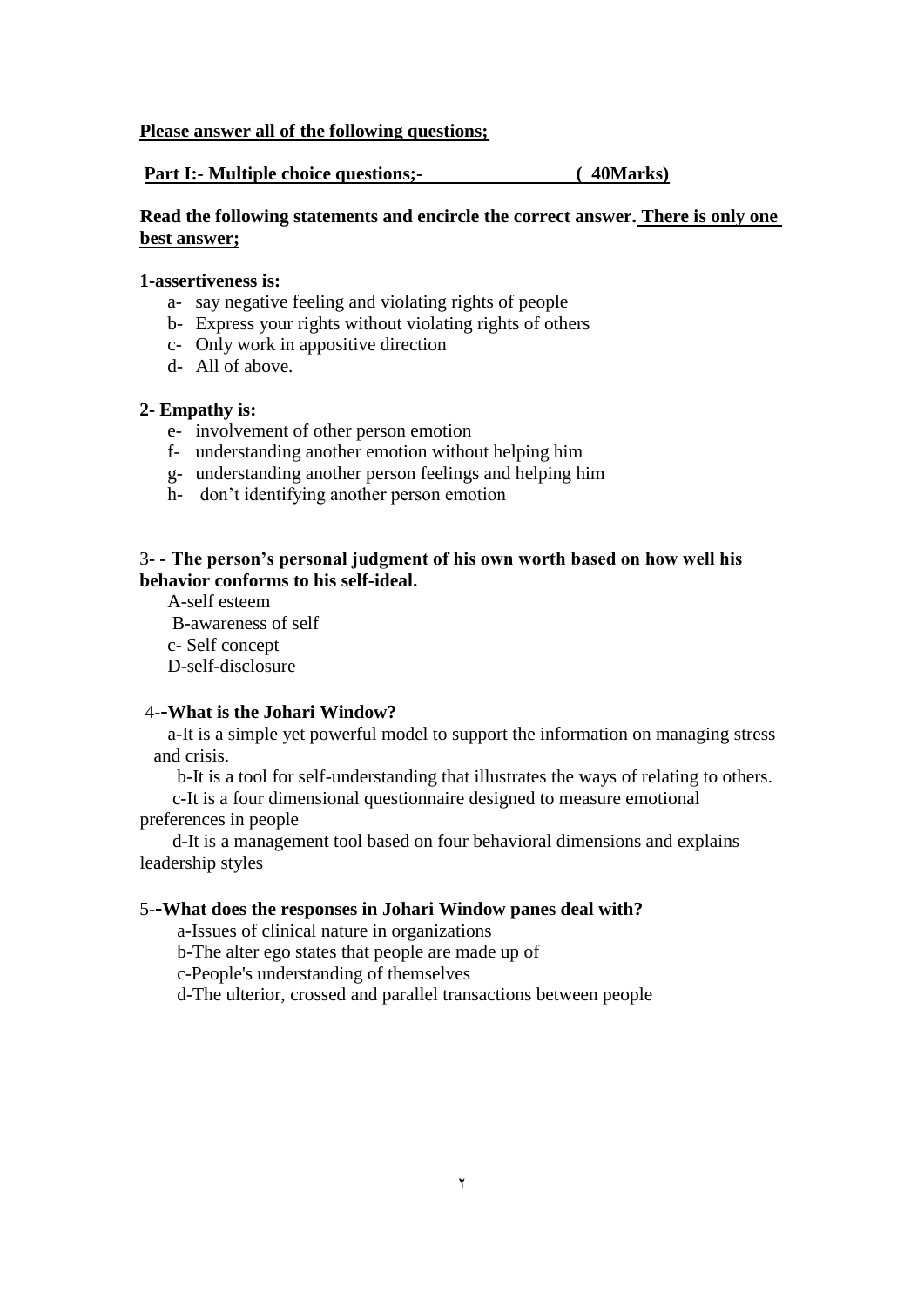**6. Your best friend calls you and says that he(she) needs you to substitute for him(her) at the board meeting. You're not feeling well, but say, "I don't feel very well tonight and have an early morning appointment, I can't do it." This is an example of which of the following communication styles?**

- a. Passive
- b. Aggressive
- c. Assertive
- d. Dependent

#### **7-Which of the following is not necessarily a characteristic of empathy?**

- a. perspective taking.
- b. emotional understanding.
- c. accepting the viewpoint of others.
- d. concern for others.

### **8-The first step in understanding others is to begin by getting an understanding of:**

- a- Basic cognitive psychology.
- b- Human relations principles.
- c- Basic human behavior.
- d-Yourself.

# **9-Projection is defined as**

a- Retreat to an earlier childlike pattern of behavior

- b-Justifying illogical action or feeling by developing acceptable explanation
- c-Rejection of unacceptable features and attributing them to other
- d-Transfer of negative feeling from one person to another

# **10-Which of the following group in which all members share traits**

a--Heterogeneous group b-Closed group c-Homogeneous group d-open group

# **11-Group leader's communication techniques are**

a-Active listening b- Giving information c-Ask questions d- All of the following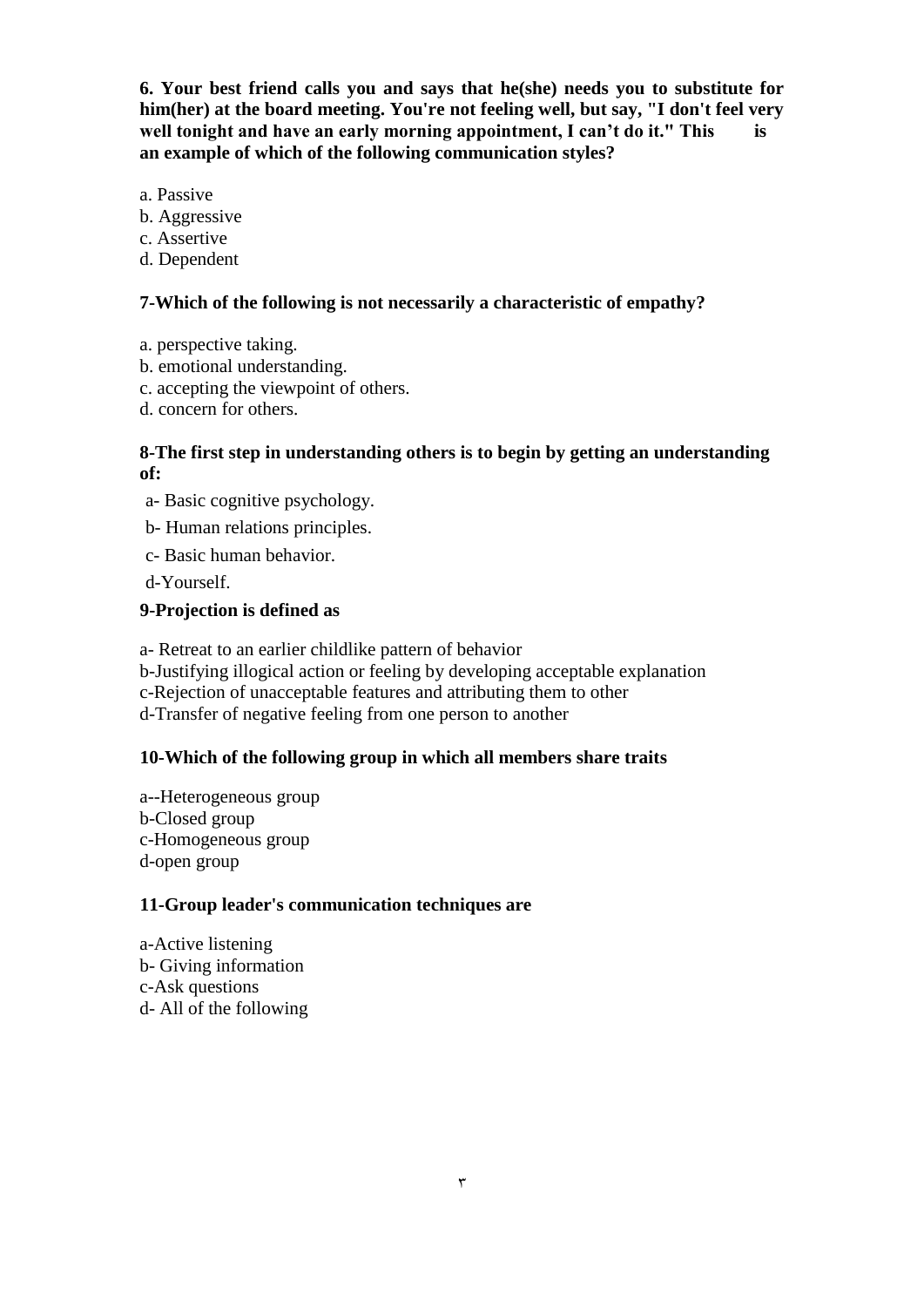# **12-Which of the following stress management techniques create a relaxing environment in one's mind**

a- Guided visualization b-Deep breathing c-Humer d-Progressive muscle relaxation techniques

#### **13-Personal attributes can help people to manage stress include**

a- Health sustaining habits b-Social support c-Life satisfaction d-All of the above

# **14-Which of the working phase the group members focus on achieving goals**

a-Storming b-Norming c-Forming d-Performing

#### **15-Anger is an emotional response to frustration and can be positive when**

a-Person denies it b-Person expressed it inappropriately c-Person is motivated to constructive change d-Person turns it inward

#### **16-Non verbal communication include**

a-Physical appearance b-Tone of voice c-Body posture d-All of the above

#### **17-Unconscious transformation of anxiety into physical symptoms is defined as**

a-Identification b-Conversion c-Suppression d-Rationalization

# **18-Which of the following defense mechanism is conscious denial of threatening situation of feeling**

a-Conversion b-Compensation c-Undoing d-Suppression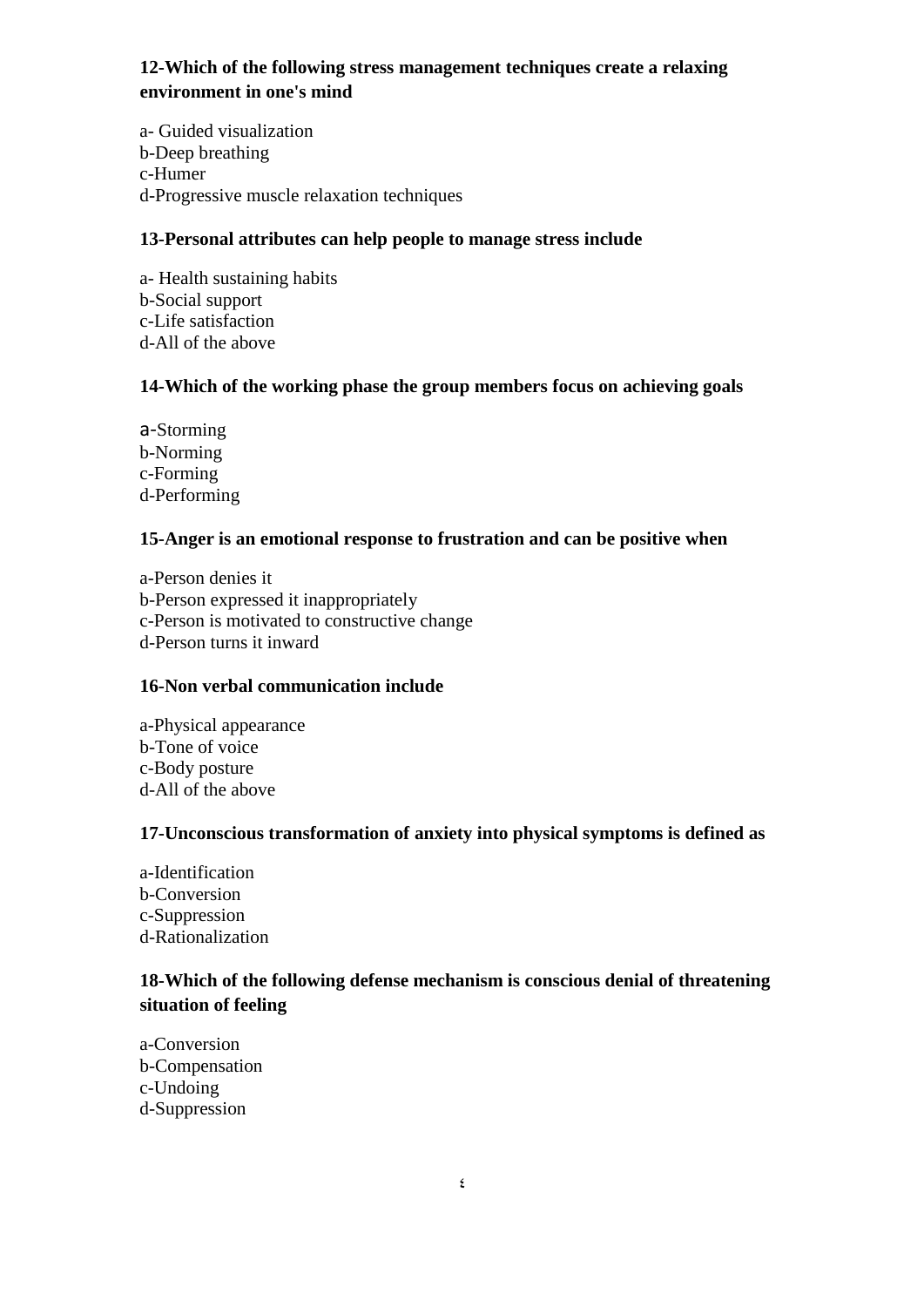# 19-Which type of communication is more revealing true feeling

- a- Verbal communication
- b-Social communication
- c- Nonverbal communication
- d- Therapeutic communication

# 20-Use of an object or act to express emotion that is not express directly

- a-Symbolization
- b- Undoing
- c- Compensation
- d-Reaction formation

#### **Part II; List the followings;**  $(40$  marks)

1-Methods of increasing self-awareness:-

| 2- Causes of Conflict:                |
|---------------------------------------|
|                                       |
|                                       |
|                                       |
|                                       |
| 3- How to Show Empathy:               |
|                                       |
|                                       |
|                                       |
|                                       |
| 4- Advantages of assertive behaviour: |
|                                       |
|                                       |
|                                       |
|                                       |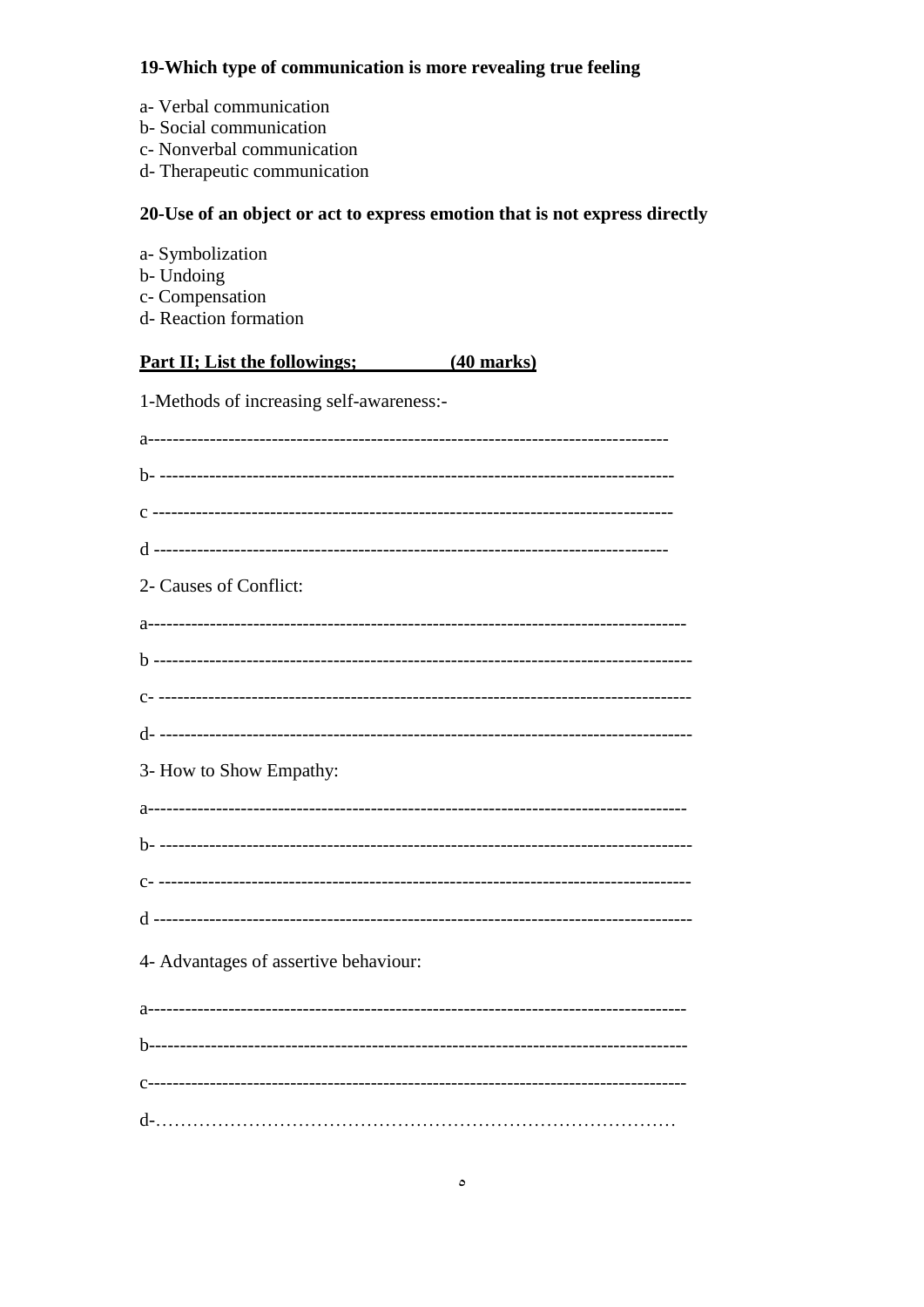| 5- Assertive communication Characteristics        |
|---------------------------------------------------|
|                                                   |
|                                                   |
|                                                   |
|                                                   |
|                                                   |
| 6-Advantages of group therapy include             |
|                                                   |
|                                                   |
|                                                   |
|                                                   |
|                                                   |
| 7- Nonverbal communication include                |
|                                                   |
|                                                   |
|                                                   |
|                                                   |
| 8-Observable characteristics of anger include     |
|                                                   |
|                                                   |
|                                                   |
|                                                   |
| 9-Stress management strategies are                |
|                                                   |
|                                                   |
|                                                   |
|                                                   |
| 10-Communication techniques of leader's group are |
|                                                   |
|                                                   |
|                                                   |
|                                                   |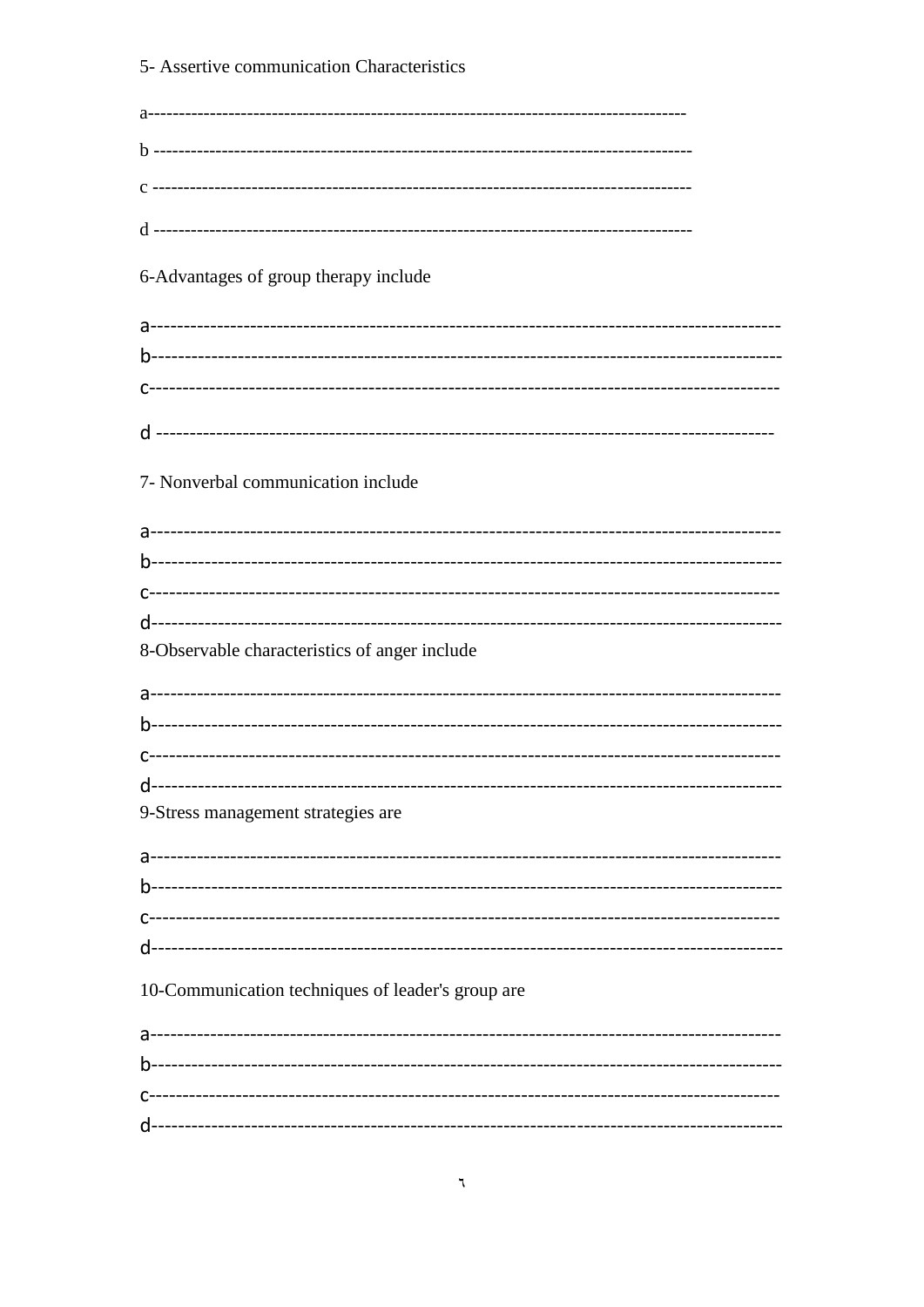# **Part v; True and False questions; 12 marks-**

Read each statement carefully and encircle "T" if the statement is true, encircle "F" if the statement is false.

|                | Statement                                                                                      | True | False |
|----------------|------------------------------------------------------------------------------------------------|------|-------|
| $1 -$          | Collaborative style of conflict resolution is unassertive and<br>uncooperative                 |      |       |
| $2-$           | Interpersonal conflict arise within a person                                                   |      |       |
| $3-$           | Introspection is method of assertive technique                                                 |      |       |
| $\overline{4}$ | Negative outcome of conflict is clarification views that build<br>learning                     |      |       |
| $5-$           | Non verbal communication refers to body language                                               |      |       |
| $6-$           | Norming refers to disagreement and personal clashes in working<br>phase of therapeutic group   |      |       |
| $7-$           | Meditation can be used to help people to reduce stress                                         |      |       |
| $8-$           | Displacement is used to counterbalance deficiencies by<br>emphasizing strength                 |      |       |
| $9-$           | Suppression is the conscious denial of threatening situation and<br>keep them out of conscious |      |       |
| $10-$          | Humans are fundamentally social and wired for attachment.                                      |      |       |
| $11-$          | Nonverbal behaviors need to be congruent or consistent with the<br>verbal message              |      |       |
| $12 -$         | Aggression is a physical or verbal response that indicates<br>potential for destructiveness    |      |       |